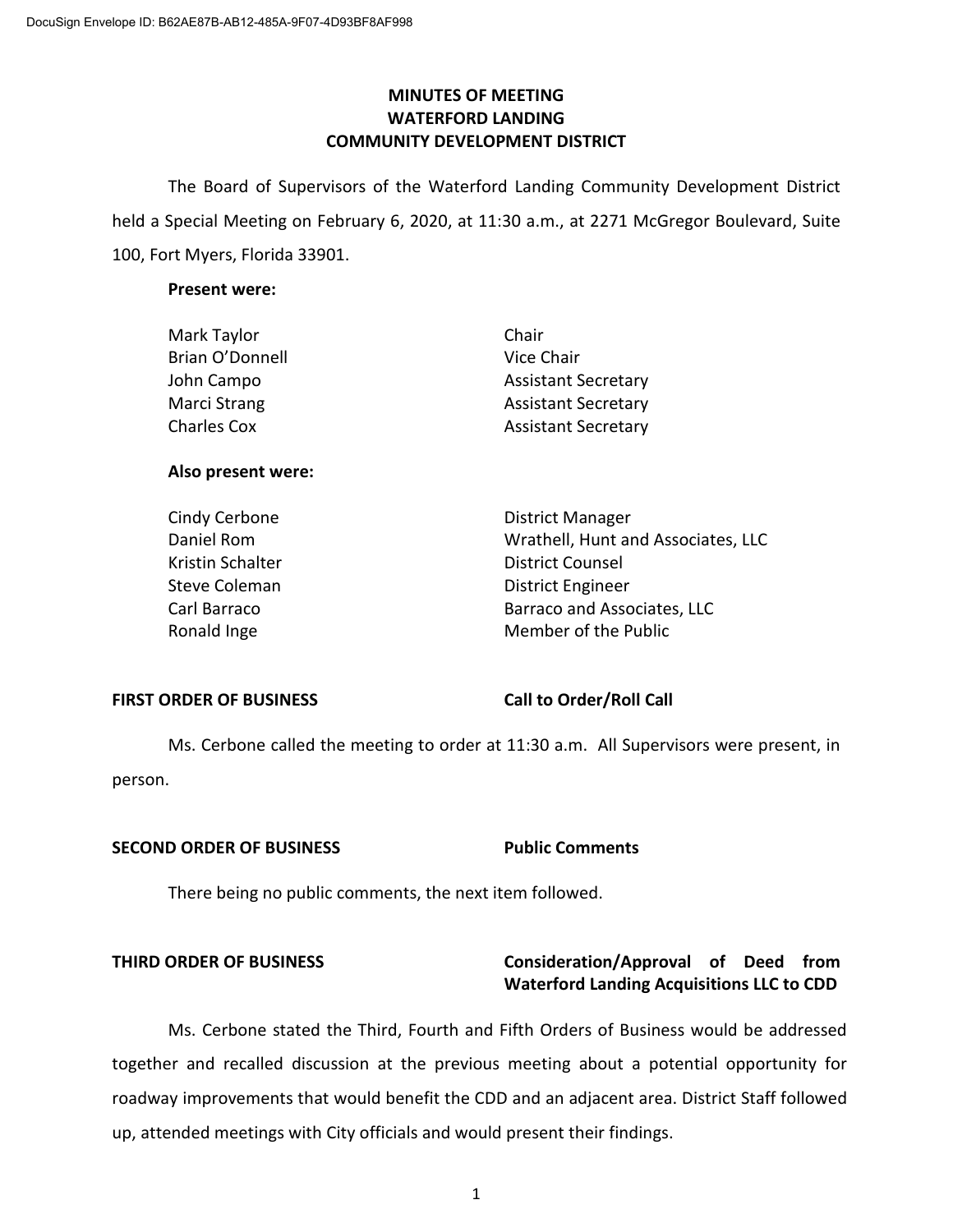#### WATERFORD LANDING CDD **February 6, 2020**

Referencing slides, Mr. Barraco presented exhibits of the Serena Park assessment area, mainly platted lots with no infrastructure, and stated that Mr. Ron Inge, who represents a majority of the lot owners, was in attendance today. The City pledged to build infrastructure to serve the lots in place. In previous discussions, the Board examined different ways to exit the lots to the east, via San Marcos Way, through the CDD's roadway. When Lindsford was originally completed, it was zoned to be a public right-of-way (ROW) with access to all of the lots; however, as discussed at the previous meeting, the Board would like to have another ingress and egress point, in addition to Winkler Avenue, and examined entering from Aldermans Walk, down to San Marcos Way, to Veronica Shoemaker Boulevard. Ultimately, the City of Fort Myers would require the CDD to enter into agreements with them to facilitate the roadway improvements. A Board Member asked if a stop light would be installed to safely make a left turn. Mr. Barraco explained that, to install a traffic signal anywhere in Florida, certain warrants must be met or the request would not be approved by the Department of Transportation (DOT). Discussion ensued regarding traffic studies, strips of land owned and operated by the CDD, roadway improvements, maintenance responsibilities of the City, pavers, the ROW and traffic concerns caused by the completion of 235 additional residences in the area. Mr. Barraco stated, if a roadway project is approved, the City would draft the construction plans, the Board would review them and allow the City to construct roads in the CDD ROW. His impression was that the CDD wants to maintain control of the ROW and would like the City to fund the maintenance of the roadway, when it needs to be resurfaced. Ms. Strang asked if it could be negotiated that the City would maintain Aldermans Walk and install a traffic light on Winkler Avenue and Aldermans Walk. Mr. Barraco would make the suggestion to the City. Ms. Schalter stated a traffic study must usually be conducted to determine if a traffic signal is warranted and, while unsure of the specifics, the interlocal agreement that would be drafted could require the City to pay for a traffic study to see if a traffic light is warranted. A Board Member shared that, at a recent City Council meeting, a proposal to conduct a traffic study for the Winkler Corridor was introduced and, although the study was completed and submitted to the City Manager's office, there were no updates. Ms. Schalter suggested making a public records request for the traffic study. Mr. Barraco stated it is the City's contention that the CDD should provide access for the lots and, from an engineering and a zoning perspective, that requirement exists. Discussion ensued regarding residential traffic, required access, the turnabouts and tract ownership. Ms. Schalter stated that she can only process deeds to the CDD from the Developer and cannot give anything

2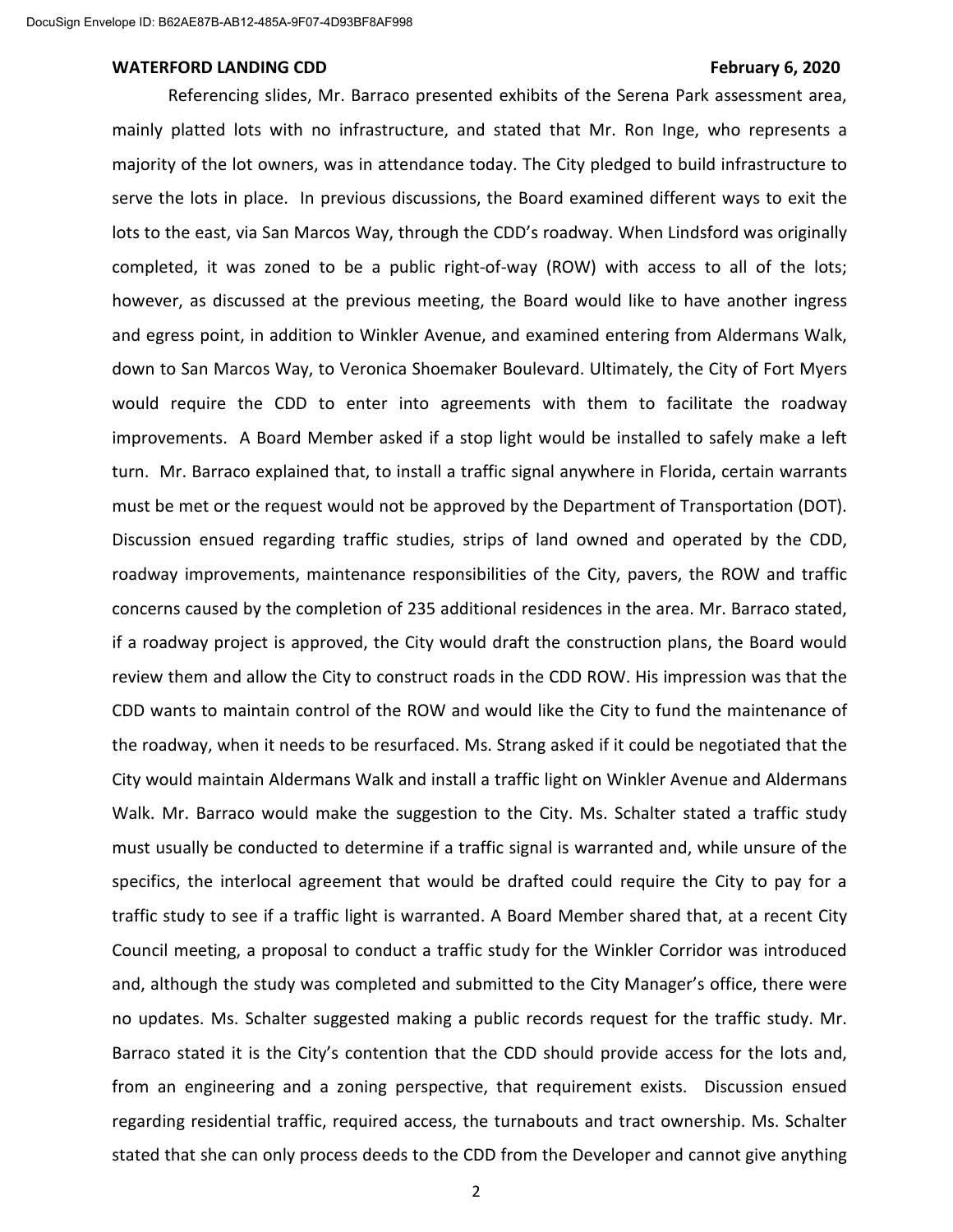to the HOA; the Developer would need to engage an attorney for that, as she only represents the District. The Board must decide on ownership of two sections and whether it wants to allow the City to construct connections for those areas. Ms. Cerbone suggested deciding on the roadway improvements first and then discussing the other parcels that must be turned over. Mr. Cox voiced his opinion that the Board should use all of its leverage to get the City to install a traffic light at the intersection of Winkler Avenue and Aldermans Walk and, if the City agrees to maintain the road surface and gutters, that should address resident concerns about having additional traffic in the area. The vast majority of Lindsford and Serena Park residents would continue to use the intersection of Aldermans Walk and Winkler Avenue. Ms. Strang noted an issue with school buses, which is a safety concern for the CDD. Ms. Schalter stated the Board would receive a copy of the existing traffic study and it would not be prudent to include a requirement in the agreement for a traffic study if one has already been done. Discussion ensued regarding traffic studies, warrants, traffic consultants, etc. Ms. Cerbone summarized that the Board could decline the acquisitions outright or approve them with the following contingencies:

1. The City takes all responsibility for all maintenance.

2. If the traffic study has been completed and it meets the warrants of having traffic signalization installed, that the City funds it and completes it within a certain time period.

3. If the current traffic study does not meet the warrants that would force signalization, require a traffic study every five years for the next 15 years or for a reasonable time period.

Ms. Cerbone restated all of the options the Board could consider regarding the City making roadway improvements, an interlocal agreement with the City being responsible for various maintenance items, completing a traffic study for the intersection of Aldermans Walk and Winkler Avenue and, if a study shows that a signal is warranted, require installation within a certain time period, and if the study is not conclusive, that another study would be ordered after a specific time period had elapsed. She suggested holding a special meeting in March to receive and review feedback from the City. Ms. Schalter stated Staff also needs authorization to contact and meet with City officials to discuss these matters before any paperwork is drafted. Discussion ensued regarding zoning, roadway connections, the contingencies, public and private road maintenance, access for emergency vehicles and engaging a land use attorney.

3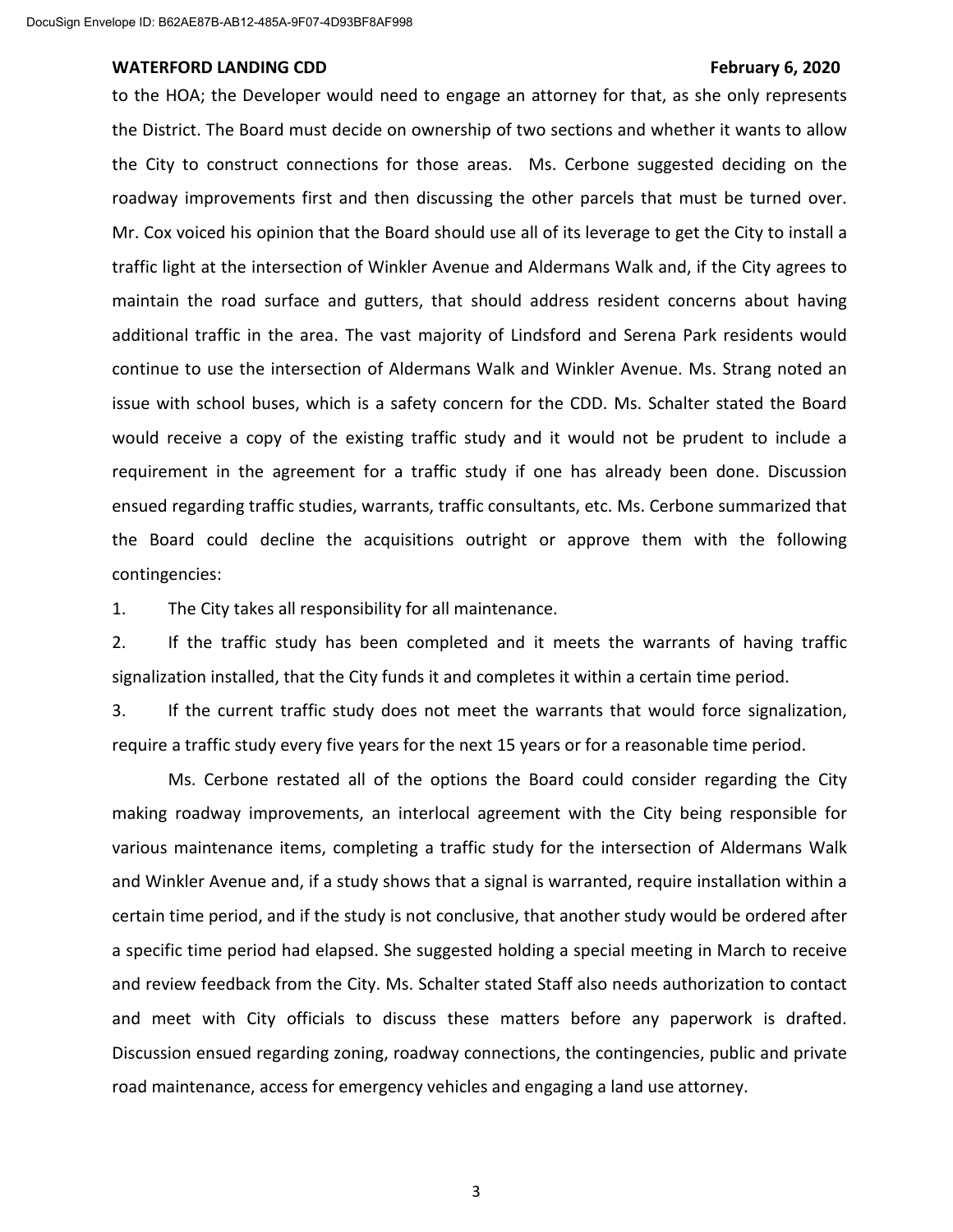**On MOTION by Mr. Cox and seconded by Mr. Taylor, with all in favor, authorizing District Staff to consult with a land use attorney regarding current zoning obligations, at a not-to-exceed amount of \$1,500, was approved.**

Ms. Cerbone asked if the Board should start a conversation between the City, District Staff and Mr. Cox, as Board Representative, regarding a potential interlocal agreement with the contingencies discussed.

**On MOTION by Ms. Strang and seconded by Mr. O'Donnell, with all in favor, authorizing Mr. Cox to simultaneously coordinate with District Staff and the City of Fort Myers to discuss a potential interlocal agreement regarding roadway improvements within the CDD, was approved.**

**On MOTION by Ms. Strang and seconded by Mr. Taylor, with all in favor, scheduling a Special Meeting, if needed, for Monday, March 9, 2020 at 2271 McGregor Boulevard, Suite 100, Fort Myers, Florida 33901 at 10:30 a.m., was approved.**

**FOURTH ORDER OF BUSINESS Consideration/Approval of Deed from Waterford Landing CDD to City of Fort Myers**

Ms. Cerbone stated, simultaneous to acquiring data from the land use attorney, it was agreed that Mr. Cox would coordinate with appropriate District Staff in a conference call with the appropriate City officials. She asked if the traffic study should be included as one of the talking points with the City, separate from the larger discussion of ongoing maintenance of the roadway. Mr. Barraco stated the City previously verbally agreed to the maintenance. Ms. Cerbone stated, if the previously-conducted traffic study is available, copies would be requested.

For transparency, Mr. Barraco stated, on the record, that he was previously engaged by the City of Fort Myers to provide services for Serena Park and, although the City stated there are no conflicts of interest, if the Board perceives that a conflict exists, he would address it.

**FIFTH ORDER OF BUSINESS Consideration of Third Amendment to the Common Area Maintenance Agreement**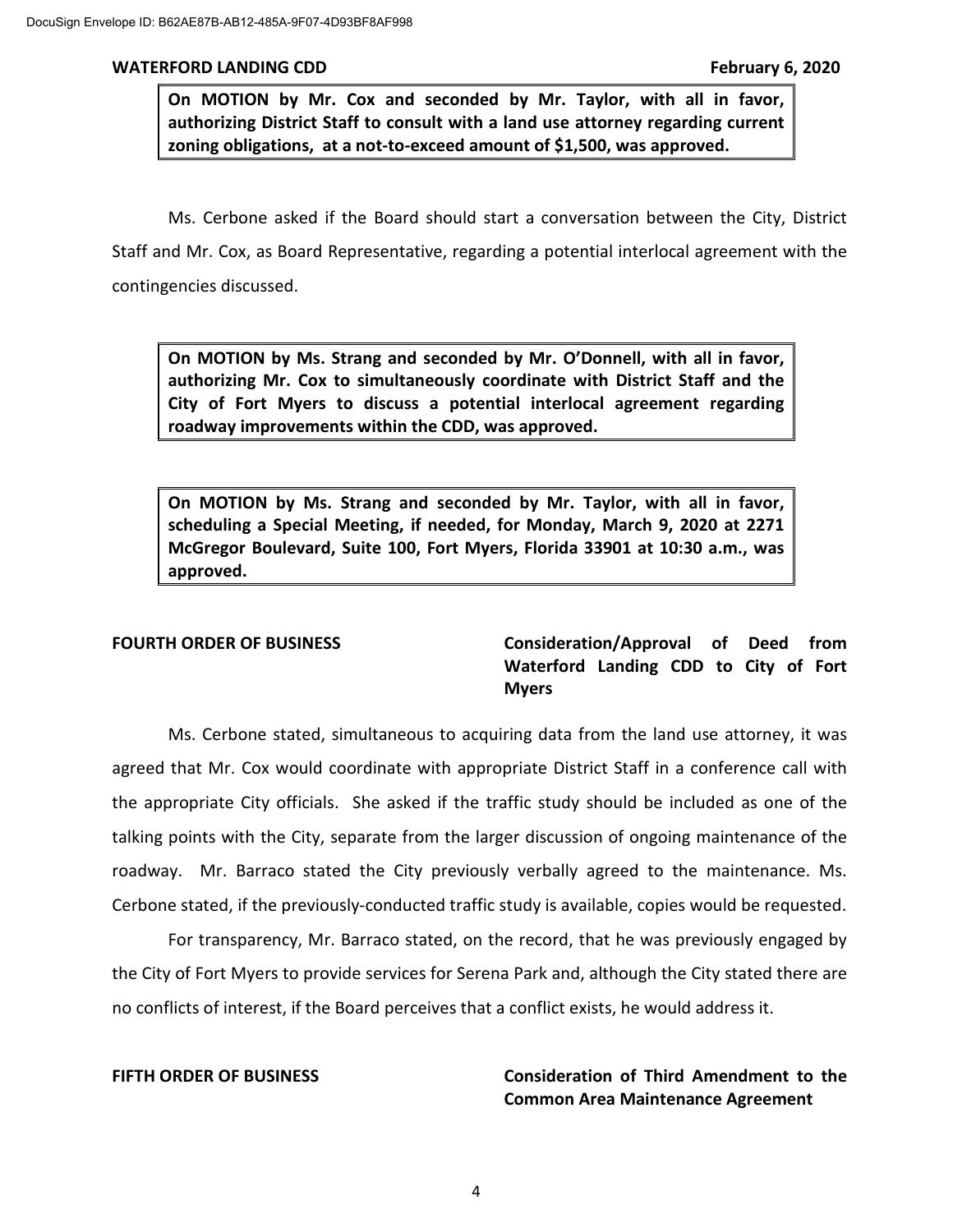#### WATERFORD LANDING CDD **February 6, 2020**

Referencing a map, Ms. Cerbone presented a list of 28 parcels or "slivers" within the District that are still in the name of Waterford Landing Acquisitions that need to be conveyed. A number of other parcels, in green, were conveyed and have a Bill of Sale from the Developer to the District. Although those parcels were recorded, they are not yet reflected on the Property Appraiser's website. Discussion ensued regarding the Property Appraiser's records. Ms. Cerbone noted that lake maintenance was contracted with the HOA and recommended for that footage to be conveyed to the HOA and not to the CDD, as it gives the HOA the opportunity for rule enforcement regarding access. Ms. Schalter voiced her belief that the CDD already transferred several tracts to the HOA. Asked if all of the "L" tracts above and the below the control elevation were deeded to the CDD, Ms. Schalter stated it is indicated on the spreadsheet. Upon checking the Property Appraiser's website, Mr. Coleman stated it did not mention the lakes; a large portion of Aldermans Walk is still owned by the CDD, along with pieces all along the lake. The amended maintenance agreement must first be approved by the Board before Management recommends acceptance of the properties for ownership. Ms. Cerbone stated, with the exception of future lake bank mitigation, there is currently no funding in the budget for repair maintenance; the CDD cannot assume maintenance of any additional improvements. She recommend acceptance of the property being conveyed, simultaneously with an amendment to the maintenance agreement with the Master Association. As to why the item could not be tabled to the next fiscal year budget, Ms. Cerbone replied that tabling it would delay the conveyance. She suggested that the Board direct District Counsel to draft a Third Amendment to the Common Area Maintenance Agreement, stating that the HOA would maintain any properties that the CDD takes ownership of and the document could be approved at the March meeting. Ms. Schalter would draft the Amendment.

### **SIXTH ORDER OF BUSINESS Discussion: Traffic Enforcement Options**

Ms. Cerbone stated that Mr. Cox and District Staff exchanged emails about traffic enforcement. Mr. Cox stated that all of the documentation and signage were completed and the agreement was forwarded to the attorney at Rockpoint one week ago. This item would be included on the March agenda as a discussion item, if it is available; otherwise, it would be on the April agenda.

5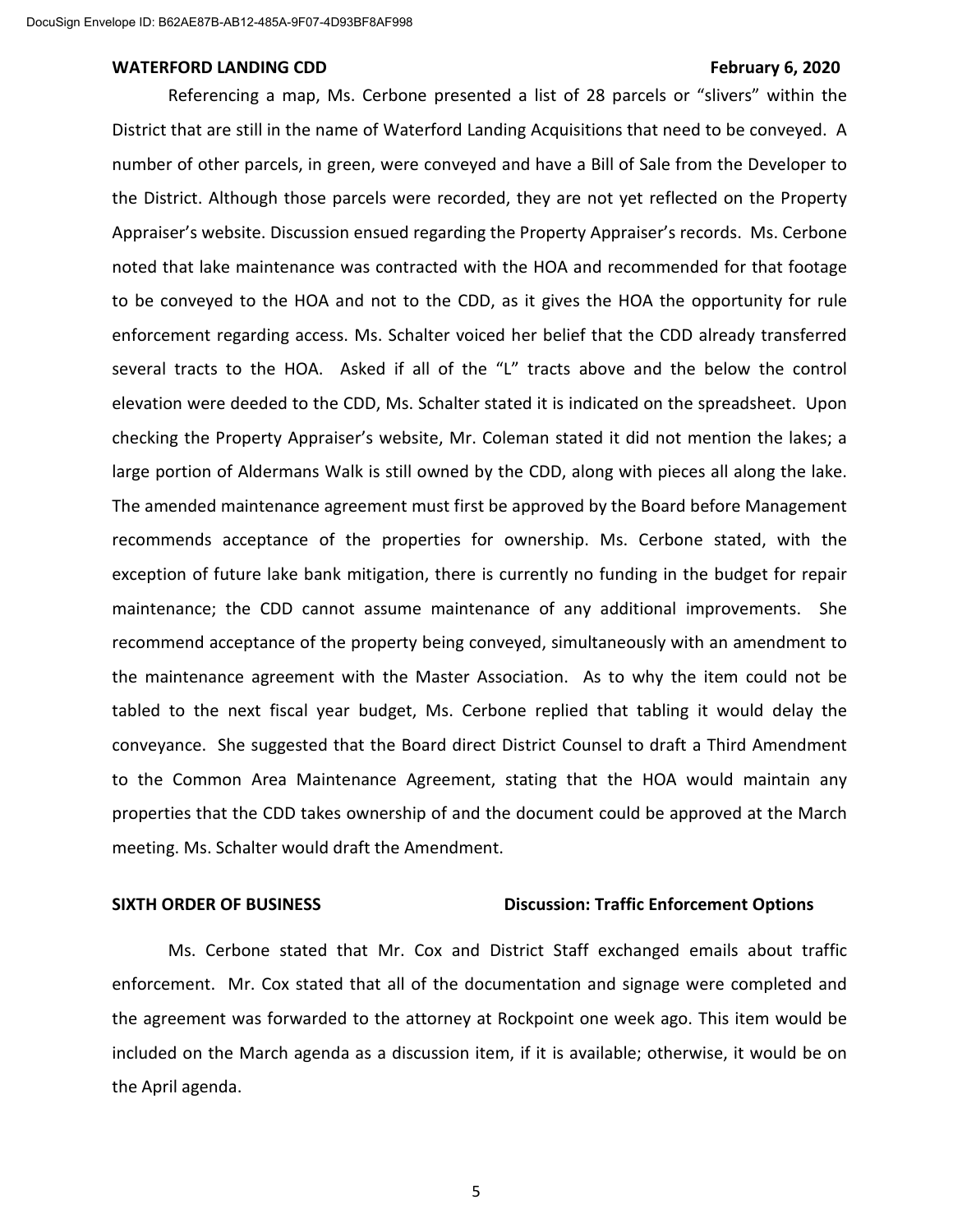### **A. Amended and Restated Rules of Procedure**

Ms. Schalter stated the Amended Rules of Procedure contain statutory updates of the CDD's rules, which must be presented at a public hearing for review and approval.

**B. Resolution 2020-01, To Designate Date, time and Place of Public Hearing and Authorization to Publish Notice of Such Hearing for the Purpose of Adopting Amended and restated Rules of Procedure; and Providing an Effective Date**

Ms. Cerbone presented Resolution 2020-01.

**On MOTION by Mr. Taylor and seconded by Mr. Cox, with all in favor, Resolution 2020-01, To Designate Date, time and Place of Public Hearing for April 22, 2020 at 10:00 a.m., at 2271 McGregor Boulevard, Suite 100, Fort Myers, Florida 33901, and Authorization to Publish Notice of Such Hearing for the Purpose of Adopting Amended and restated Rules of Procedure; and Providing an Effective Date, was adopted.**

**EIGHTH ORDER OF BUSINESS Approval of Unaudited Financial Statements as of December 31, 2019**

Ms. Cerbone presented the Unaudited Financial Statements as of December 31, 2019.

**On MOTION by Mr. Taylor and seconded by Mr. Cox, with all in favor, the Unaudited Financial Statements as of December 31, 2019, were approved.**

# **NINTH ORDER OF BUSINESS Approval of July 24, 2019 Public Hearing and Regular Meeting Minutes**

Ms. Cerbone presented the July 24, 2019 Public Hearing and Regular Meeting Minutes.

**On MOTION by Ms. Strang and seconded by Mr. Taylor, with all in favor, the July 24, 2019 Public Hearing and Regular Meeting Minutes, as presented, were approved.**

### **TENTH ORDER OF BUSINESS Other Business**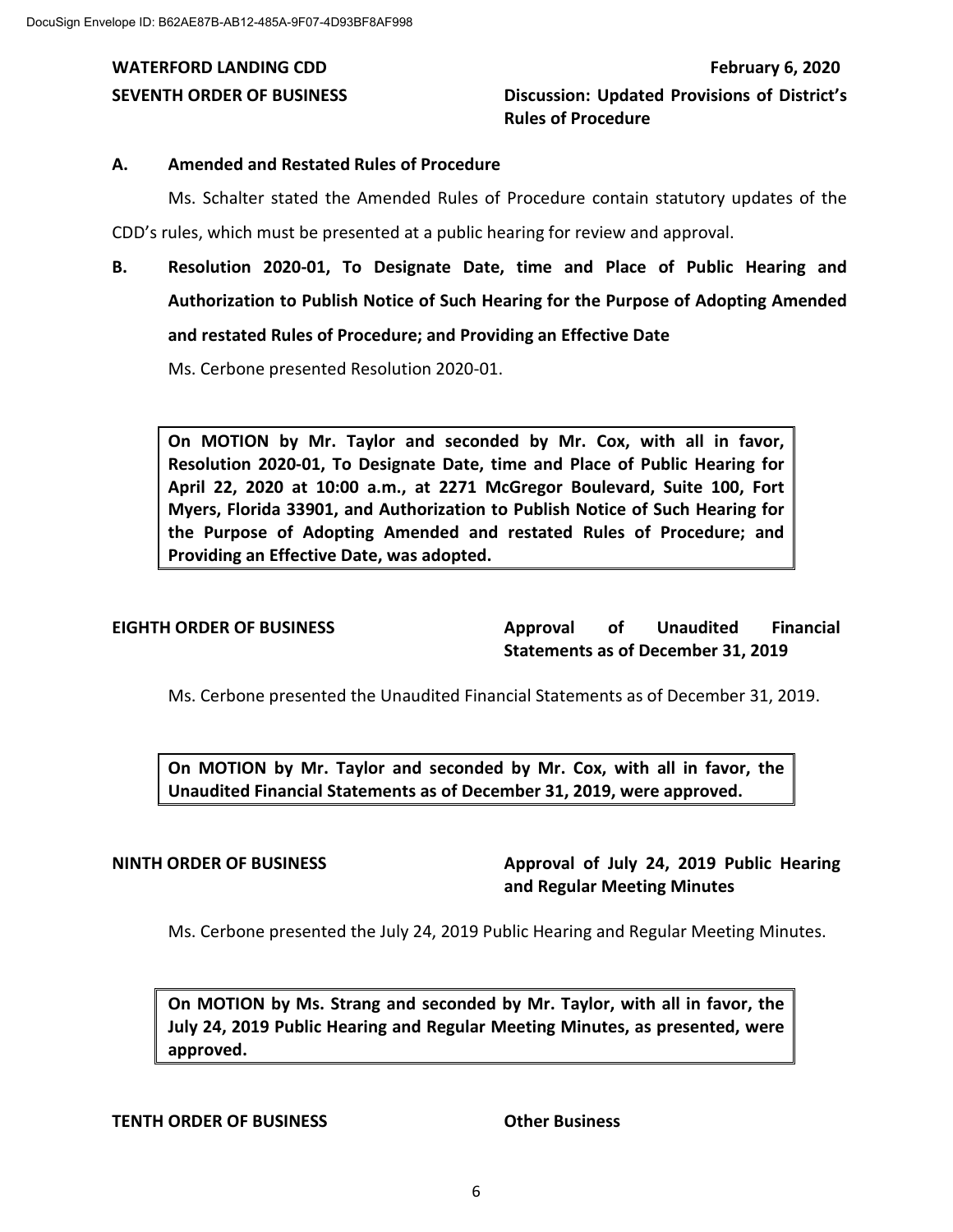Ms. Strang asked about the littorals in the lakes. Mr. Cox stated that the littoral plants are required and cannot be touched. Asked if the plants could take over the lake, Mr. Barraco stated the plants are primarily to remove nutrients and phosphorus from entering the pond; generally, littorals grow really fast and can be harvested and thinned out but not totally removed. Overall, littorals are beneficial and residents should not worry about them.

### **ELEVENTH ORDER OF BUSINESS Staff Reports**

**A. District Counsel:** *Straley & Robin*

There being no report, the next item followed.

- **B. District Engineer:** *Barraco and Associates, LLC* There being no report, the next item followed.
- **C. District Manager:** *Wrathell, Hunt and Associates, LLC*

### • **NEXT MEETING DATE: April 22, 2020 at 10:00 A.M.**

o QUORUM CHECK

Ms. Cerbone stated the next meeting will be held on March 9, 2020 at 10:30 a.m., but, if the information was not obtained from the City, that meeting would be cancelled. The proposed budget would be presented at the April meeting.

## **TWELFTH ORDER OF BUSINESS Supervisors' Requests**

There being no Supervisors' requests, the next item followed.

### **THIRTEENTH ORDER OF BUSINESS Public Comments**

There being no public comments, the next item followed.

### **FOURTEENTH ORDER OF BUSINESS Adjournment**

There being no further business to discuss, the meeting adjourned.

**On MOTION by Mr. Taylor and seconded by Mr. Campo, with all in favor, the meeting adjourned at 1:23 p.m.**